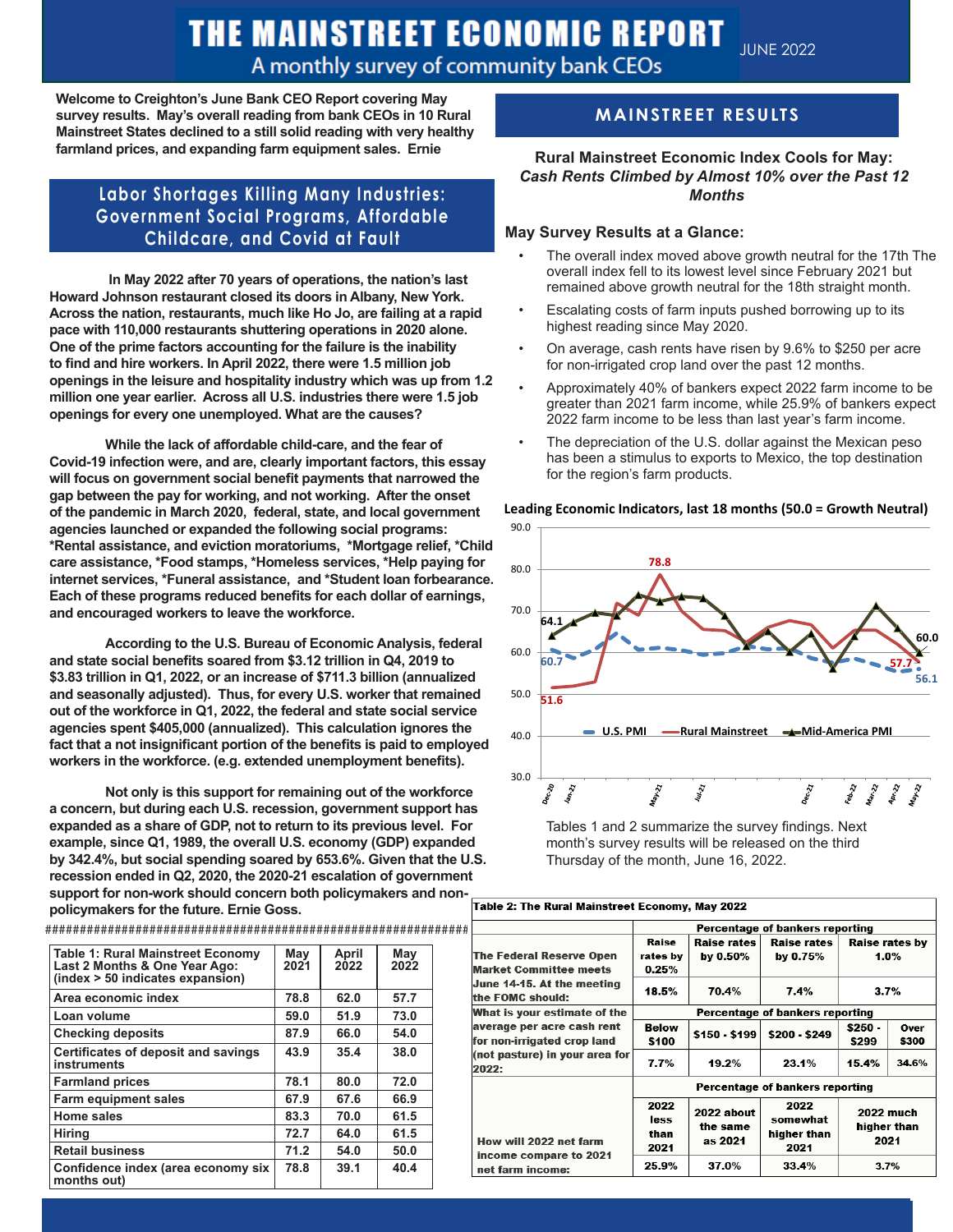# THE MAINSTREET ECONOMIC REPORT

**JUNE 2022** 

## A monthly survey of community bank CEOs

## **MAIN\$TREET ON YOUR \$TREET**

Ī

The Creighton University Rural Mainstreet Index (RMI) fell from April's healthy reading and remained above growth neutral for the 18th straight month, according to the monthly survey of bank CEOs in rural areas of a 10-state region dependent on agriculture and/or energy.

**Overall:** The region's overall reading for May declined to 57.7, its lowest level since February 2021, and down from April's 62.0. The index ranges between 0 and 100 with a reading of 50.0 representing growth neutral.

Much like the nation, the growth in the Rural Mainstreet economy is slowing. Supply chain disruptions from transportation bottlenecks and labor shortages continue to constrain growth. Farmers and bankers are bracing for escalating interest rates both long-term and short-term.

**Farming and ranching:** The region's farmland price index for May sank to a still strong 72.0 from 80.0 in April, marking the 20th straight month that the index has moved above growth neutral. Over the past several months, the Creighton survey has registered the most consistent and strongest growth in farmland prices since the survey was launched in 2006.

On average, cash rents have risen by 9.6% to \$250 per acre for non-irrigated crop land over the past 12 months, according to bankers.

In 2021, the 10-state region exported \$10.6 billion of farm commodities, including livestock. Approximately 57.2% of those exports went to Mexico. Despite the rapid rise in the dollar against most currencies, the dollar has depreciated by almost 17% against the Mexican peso. This has made Rural Mainstreet agriculture products more competitively priced in Mexico.

Jim Eckert, president of Anchor State Bank in Anchor, Illinois, reported that "wet weather has our area farmers way behind, but it's been a bit drier the last week or so. Some soybeans and almost no corn have been planted so far."

Farm equipment sales: The May farm equipment-sales index declined to 66.9 from April's 67.6. This was the 18th straight month that the index has advanced above growth neutral. Readings over the past several months are the strongest string of monthly readings recorded since the beginning of the survey in **Kansas:** The Kansas RMI for May increased to 54.4 from April's 2006.

Banking: The May loan volume index soared to 73.0 from April's 60.1 in April. For 2021, the Kansas export of farm commodities 51.9. The checking-deposit index slumped to 54.0 from April's 66.0, while the index for certificates of deposit and other savings instruments increased to 40.4 from 39.1 in April. Escalating costs of farm inputs pushed borrowing up to its highest reading since May 2020.

More than one of ten bankers expect the Federal Reserve to raise rates by 0.75% (75 basis points) at its June meetings. Approximately 70% of bankers anticipate a 0.50% (50 basis points) rate hike at that Fed meeting.

**Hiring:** The new hiring index dipped to 61.5 from 64.0 in April. Labor shortages continue to be a significant issue constraining growth for Rural Mainstreet businesses.

**Confidence:** Russia's invasion of Ukraine, along with accompanying global trade tensions and surging inflation, constrained the business confidence index to 40.4, which was up from 39.1, its lowest level since the beginning of the pandemic in Spring 2020. This marks the lowest back-to-back readings since the beginning of the pandemic in April and May of 2020.

**Home and retail sales:** The home-sales index dropped to a healthy 61.5 from April's 70.0. The retail-sales index for May decreased to growth-neutral 50.0 from April's 54.0. Healthy farm commodity prices accompanying strong farm income continue to have positive impacts on Rural Mainstreet retail sales and home sales.

agriculturally and energy-dependent portions of the nation. The<br>Rural Mainstreet Index is a unique index covering 10 regional states, The survey represents an early snapshot of the economy of rural agriculturally and energy-dependent portions of the nation. The focusing on approximately 200 rural communities with an average population of 1,300. It provides the most current real-time analysis of the rural economy. Goss and Bill McQuillan, former chairman of the Independent Community Banks of America, created the monthly economic survey and launched it in January 2006.

## Below are the state reports:

Colorado: Colorado's Rural Mainstreet Index for May fell to 72.8 from April's 76.0. The farmland- and ranchland-price index dropped to 79.5 from 81.5 in April. Colorado's hiring index for May declined to 70.4 from April's 72.7. For 2021, the Colorado export of farm commodities to Mexico represented 47.8% of all farm commodity exports. The depreciation of the dollar to the peso was very supportive of these exports in 2021.

**Illinois:** The May RMI for Illinois sank to 68.9 from 72.1 in April. The farmland-price index moved down to 78.1 from 85.7 in April. The state's new-hiring index decreased to 68.5 from April's 70.8. For 2021, the Illinois export of farm commodities to Mexico represented 38.3% of all farm commodity exports. The depreciation of the dollar to the peso was very supportive of these exports in 2021.

**Iowa:** The May RMI for Iowa rose to 56.7 from 53.4 in April. Iowa's farmland-price index declined to 71.0 from April's 78.5. Iowa's newhiring index for May climbed to 69.8 from 62.1 in April. For 2021, the Iowa export of farm commodities to Mexico represented 61.5% of all farm commodity exports. The depreciation of the dollar to the peso was very supportive of these exports in 2021.

regional-low 49.0. The state's farmland-price index fell to 69.4 from April's 77.0. The new-hiring index for Kansas dropped to 57.8 from to Mexico represented 63.0% of all farm commodity exports. The depreciation of the dollar to the peso was very supportive of these exports in 2021.

**Minnesota:** The May RMI for Minnesota sank to 49.4 from 52.6 in April. Minnesota's farmland-price index declined to 70.7 from April's 78.3. The new-hiring index for May declined to 59.4 from April's 61.7. For 2021, the Minnesota export of farm commodities to Mexico represented 28.9% of all farm commodity exports. The depreciation of the dollar to the peso was very supportive of these exports in 2021.

**Missouri:** The May RMI for Missouri decreased but remained a regional-high 91.0, down from 94.2 in April. The farmland-price index increased to 86.4 from 81.1 in April. The state's hiring gauge decreased to 78.8 from April's 81.1. For 2021, the Missouri export of farm commodities to Mexico represented 84.6% of all farm commodity exports. The depreciation of the dollar to the peso was very supportive of these exports in 2021.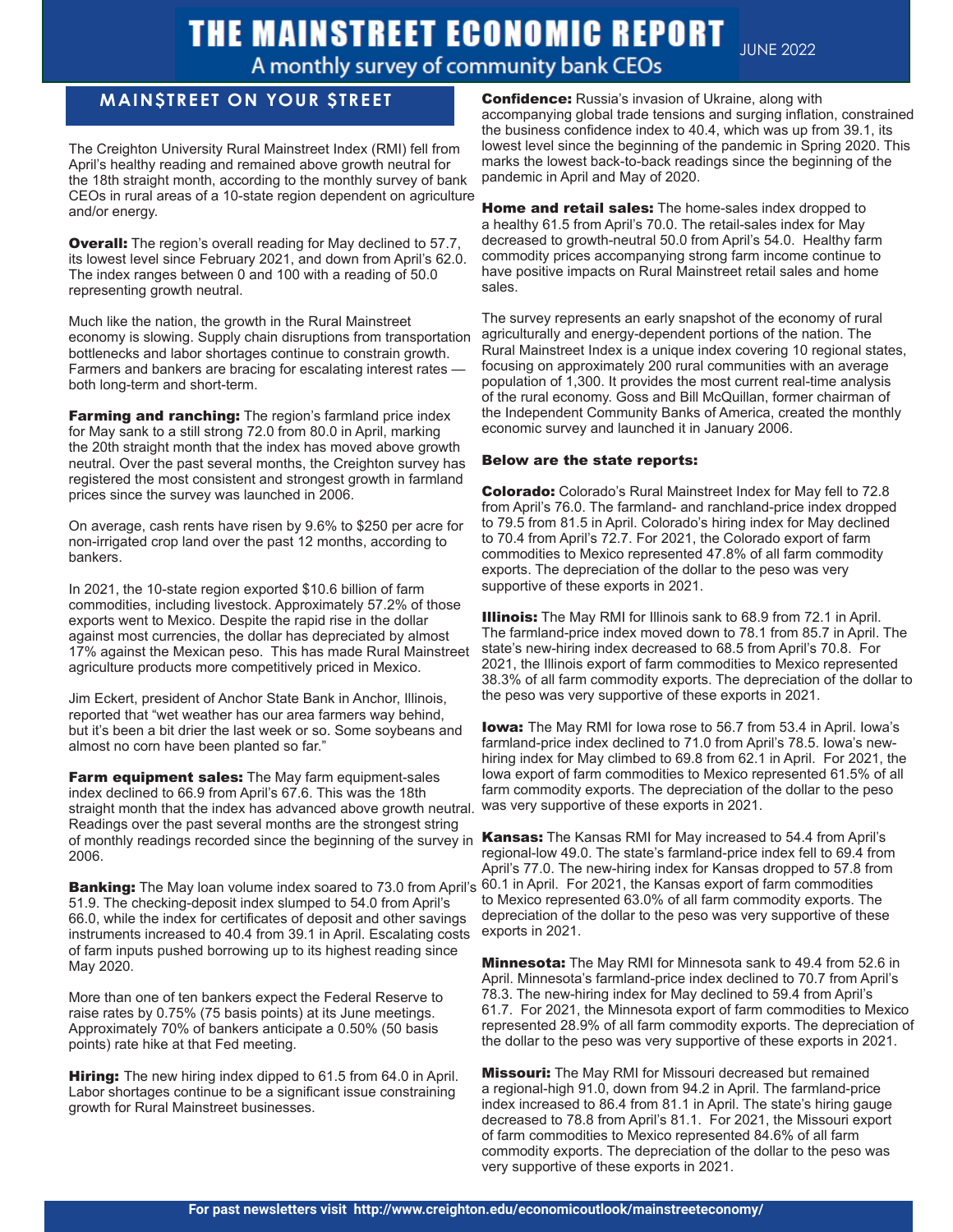## THE MAINSTREET ECONOMIC REPORT

A monthly survey of community bank CEOs

•

JUNE 2022

Nebraska: The Nebraska RMI for May declined to 59.7 from April's 62.9. The state's farmland-price index rose to 74.6 from last month's 62.2. Nebraska's new-hiring index sank to 64.2 from 66.5 in April. For 2021, the Nebraska export of farm commodities to Mexico represented 84.0% of all farm commodity exports. The depreciation of the dollar to the peso was very supportive of these exports in 2021.

**Supportive of these exports in 2021.**<br> **Supportive of these exports in 2021.** North Dakota: The North Dakota RMI for May sank to 60.8 from 64.0 in April. The state's farmland-price index slumped to 75.0 from 82.6 in April. The state's new-hiring index dropped to 64.8 from April's 67.1. For 2021, the North Dakota export of farm commodities to Mexico represented 35.5% of all farm commodity exports. The depreciation of the dollar to the peso was very

> South Dakota: The May RMI for South Dakota climbed to 52.3 from April's 51.8. The state's farmland-price index fell to 70.4 from 78.0 in April. South Dakota's May hiring index declined to 59.0 from 61.3 in April. For 2021, the South Dakota export of farm commodities to Mexico represented 43.6% of all farm commodity exports. The depreciation of the dollar to the peso was very supportive of these exports in 2021.

Wyoming: The May RMI for Wyoming sank to 59.0 from 62.2 in April. The April farmland- and ranchland-price decreased to 74.3 from April's 81.9. Wyoming's new-hiring index declined to 63.9 from April's 66.2. For 2021, the Wyoming export of farm commodities to Mexico were a negligible share of all farm commodity exports. China was the top export market for Wyoming's farm commodities.

- **• U.S. Jobs Report.** On July 8, the U.S. Bureau of Labor Statistics releases its jobs report for June. I have expected job additions to fall significantly in the coming months. So far, I have been mistaken. Was I wrong, or just early?
- **• Consumer Price Index**. On July 13, the U.S. Bureau of Labor Statistics releases the CPI for the month of June. The inflation gauge is expected to weaken to a still too high 7.0% to 7.5% year-over-year. Anything higher than that will be bad for bonds.
- **• Yield on 10-Year U.S. Treasury Bond.** Available continuously at https://finance.yahoo.comAvailable continuously at https://finance.yahoo.com/ Current yield of 3.00% is up from 2.92% from one month earlier. As inflation ticks upward, the yield will move higher. But as the likelihood of a recession rises, the yield will fall.

## **STATISTIC(S) OF THE MONTH**

**2.2** At the start of the pandemic, there were only **2.2** workers for every Social Security retiree in the U.S. This compares to 42.0 workers for every SS retiree in 1935. Little wonder that on June 1, 2022, the Social Security Administration announced that, without Congressional changes, it cannot pay benefits after 2035.

## **THE BULLISH NEWS**

- Total nonfarm payroll employment rose by 390,000 in May, and the unemployment rate remained at 3.6%.
- The U.S. trade deficit narrowed sharply in April due to a decline in imports and growth in exports.
- The U.S. budget deficit shrank by approximately \$1.57 trillion so far this fiscal year, due primarily to higher tax receipts.
- According to the Case-Shiller home price index, the nation's home prices climbed by 20.% in March 2021 from 12-months earlier.

## **THE BEARISH NEWS**

- Employers continue to have difficulty finding and hiring workers with the number of April job openings across the U.S. expanding by 2,135,000 from 12 months earlier (105,000 for financial firms).
- April consumer prices (CPI) climbed by 8.2% from a year earlier. Between February and April of 2022, the CPI rose by 9.5% annualized.
- April wholesale prices (PPI) climbed by 21.5% from a year earlier. Between February and April of 2022, the PPI rose by 28.9% annualized.
- April prices processed foods and feeds price climbed by 13.9% from a year earlier. Between February and April of 2022, those prices rose by 25.428.9% annualized.

## **THE OUTLOOK KEEP AN EYE ON**

The National Association of Business Economics. May 2022. SUMMARY: "NABE Outlook Survey panelists continue to ratchet up their expectations for inflation rates in both 2022 and 2023," said NABE President David Altig, executive vice president and director of research, Federal Reserve Bank of Atlanta. "While the panel sees inflation peaking in 2022, projections for the core personal consumption price index have been revised upward by a full percentage point this year." Seventy-seven percent of the panelists indicate the risks to U.S. economic growth are tilted to the downside this year, with monetary policy missteps representing the greatest downside risk," added Survey Chair Yelena Shulyatyeva, senior U.S. economist, Bloomberg. "More than half of respondents estimate the odds of a recession within the next 12 months are greater than 25 percent."

**GOSS (June 2022):** I expect \*\*\*the inflation rate to cool a bit in the third quarter of 2022. However, the YOY rate will remain above 7.0%. \*\*\*Monthly job additions to fall below 100,000 in Q3 2022. \*\*\*The average 30-year mortgage rate to rise from its current value 5.34% to 6.0% by the end of Q3, 2022.